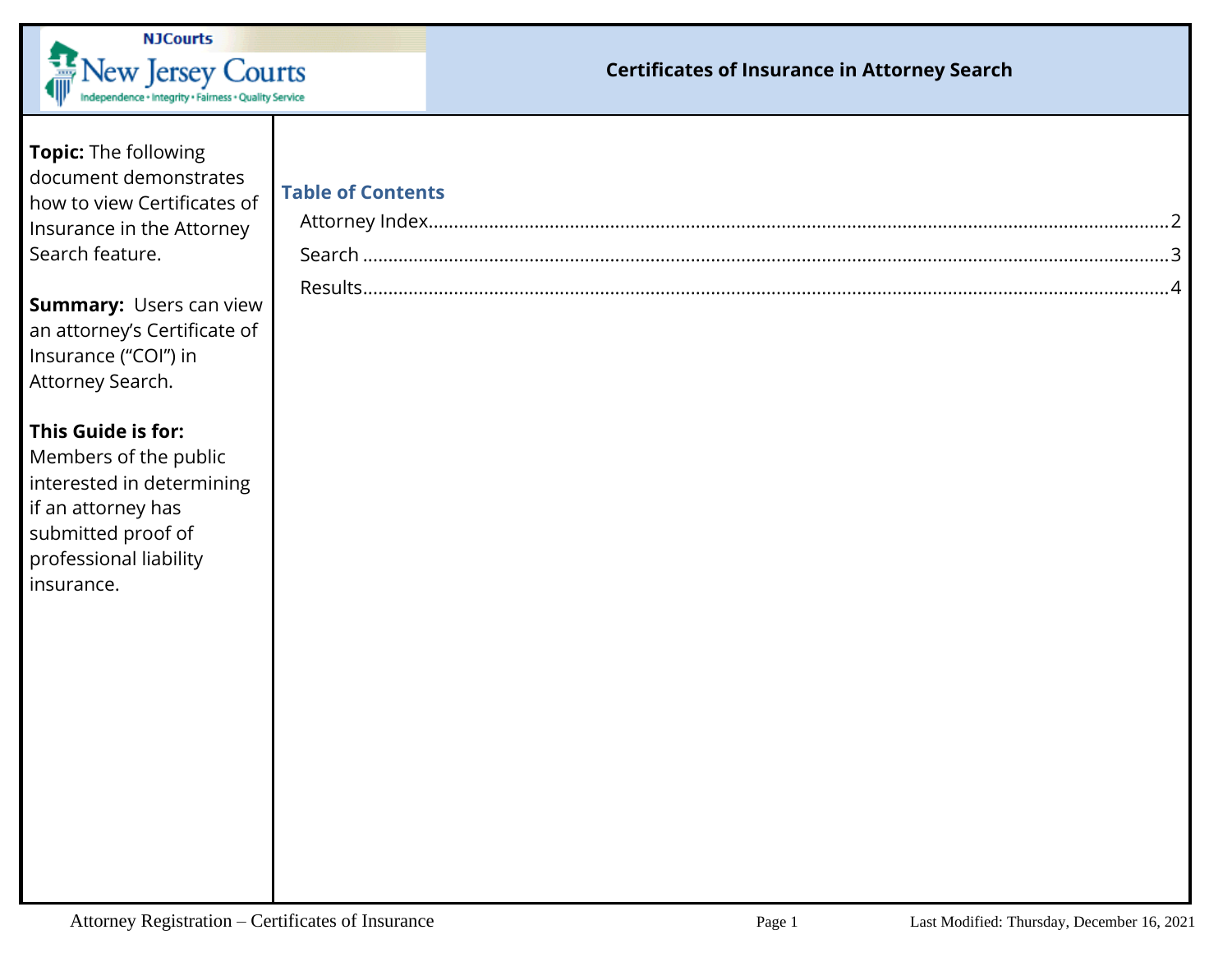

## **Certificates of Insurance in Attorney Search**

## <span id="page-1-0"></span>**Attorney Index**

To **search** for an attorney, click on the '**Attorney Index**' link in the Attorney portal on njcourts.gov.

| New Jersey Courts<br>ndependence · Integrity · Fairness · Quality Service                                                                                                                                                                                                                                                                                                                                        | <b>SELF-HELP CENTER</b> | <b>ATTORNEYS</b>                                                           |                         |  |  |                                     |  |                            |  |  |
|------------------------------------------------------------------------------------------------------------------------------------------------------------------------------------------------------------------------------------------------------------------------------------------------------------------------------------------------------------------------------------------------------------------|-------------------------|----------------------------------------------------------------------------|-------------------------|--|--|-------------------------------------|--|----------------------------|--|--|
|                                                                                                                                                                                                                                                                                                                                                                                                                  | Dec. 10, 2021           |                                                                            | Order - Ju              |  |  |                                     |  |                            |  |  |
|                                                                                                                                                                                                                                                                                                                                                                                                                  | Dec. 10, 2021           |                                                                            | Order - Ju              |  |  |                                     |  |                            |  |  |
|                                                                                                                                                                                                                                                                                                                                                                                                                  | Dec. 10, 2021           |                                                                            | Order - Ju<br>Hunterdor |  |  |                                     |  |                            |  |  |
| Two-Factor Security Policy                                                                                                                                                                                                                                                                                                                                                                                       |                         |                                                                            |                         |  |  |                                     |  |                            |  |  |
| The New Jersey Judiciary is expanding security measures for all attorney applications per the recent<br>factor authentication before use of any Judiciary application.                                                                                                                                                                                                                                           |                         |                                                                            |                         |  |  |                                     |  |                            |  |  |
| : Two-factor authentication will use the email address or cell phone number previously provided and u                                                                                                                                                                                                                                                                                                            |                         |                                                                            |                         |  |  |                                     |  |                            |  |  |
| See the how-to guide or call the Superior Court Clerk's Office at (609) 421-6100 if you need help.                                                                                                                                                                                                                                                                                                               |                         |                                                                            |                         |  |  |                                     |  |                            |  |  |
| The Judiciary is offering free CLE courses on implicit bias and elimii                                                                                                                                                                                                                                                                                                                                           |                         |                                                                            |                         |  |  |                                     |  |                            |  |  |
| As announced in the October 20, 2020 notice to the bar, the Judiciary will offer a series of real-time v<br>These courses provide one option for attorneys to fulfill the requirement established by the Supreme<br>regulations 103:1 and 201:1 to require diversity, inclusion, and elimination of bias training for attorne<br>Read the Jan. 21, 2021 Notice to the Bar<br><b>Register for a class session</b> |                         |                                                                            |                         |  |  |                                     |  |                            |  |  |
|                                                                                                                                                                                                                                                                                                                                                                                                                  |                         |                                                                            |                         |  |  | Attorney & Judge Regulation         |  | <b>Legal Practice</b>      |  |  |
|                                                                                                                                                                                                                                                                                                                                                                                                                  |                         |                                                                            |                         |  |  | JEDS - Attorney Informational Video |  | <b>Calendars/Schedules</b> |  |  |
| <b>Submit Evidence Online</b>                                                                                                                                                                                                                                                                                                                                                                                    |                         | <b>Civil Motion Calendar</b>                                               |                         |  |  |                                     |  |                            |  |  |
| <b>Submit Court Documents Online (JEDS)</b><br><b>Instructions for Participants in Remote Court Events</b>                                                                                                                                                                                                                                                                                                       |                         | <b>Civil Case Public Access (eCourts)</b><br><b>Civil Mediators Search</b> |                         |  |  |                                     |  |                            |  |  |
| eCourts Login                                                                                                                                                                                                                                                                                                                                                                                                    |                         | <b>Criminal Convictions</b>                                                |                         |  |  |                                     |  |                            |  |  |
| <b>Online Registration &amp; Payment</b>                                                                                                                                                                                                                                                                                                                                                                         |                         | <b>Criminal Judgments Search</b>                                           |                         |  |  |                                     |  |                            |  |  |
| <b>Advisory Committee on Judicial Conduct</b>                                                                                                                                                                                                                                                                                                                                                                    |                         | <b>Discovery End Date</b>                                                  |                         |  |  |                                     |  |                            |  |  |
| <b>Attorney Index</b>                                                                                                                                                                                                                                                                                                                                                                                            |                         | eCDR/Probable Cause                                                        |                         |  |  |                                     |  |                            |  |  |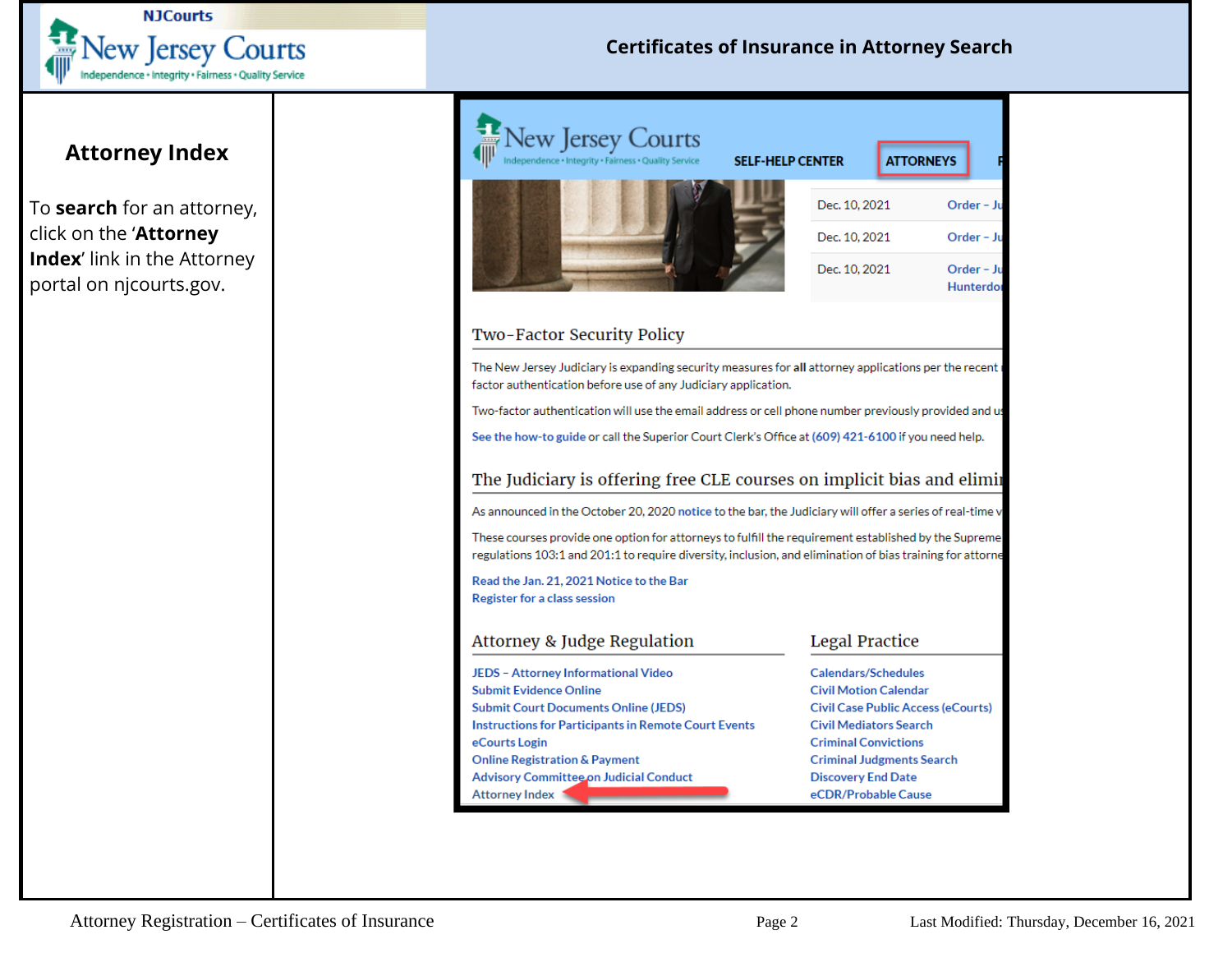<span id="page-2-0"></span>